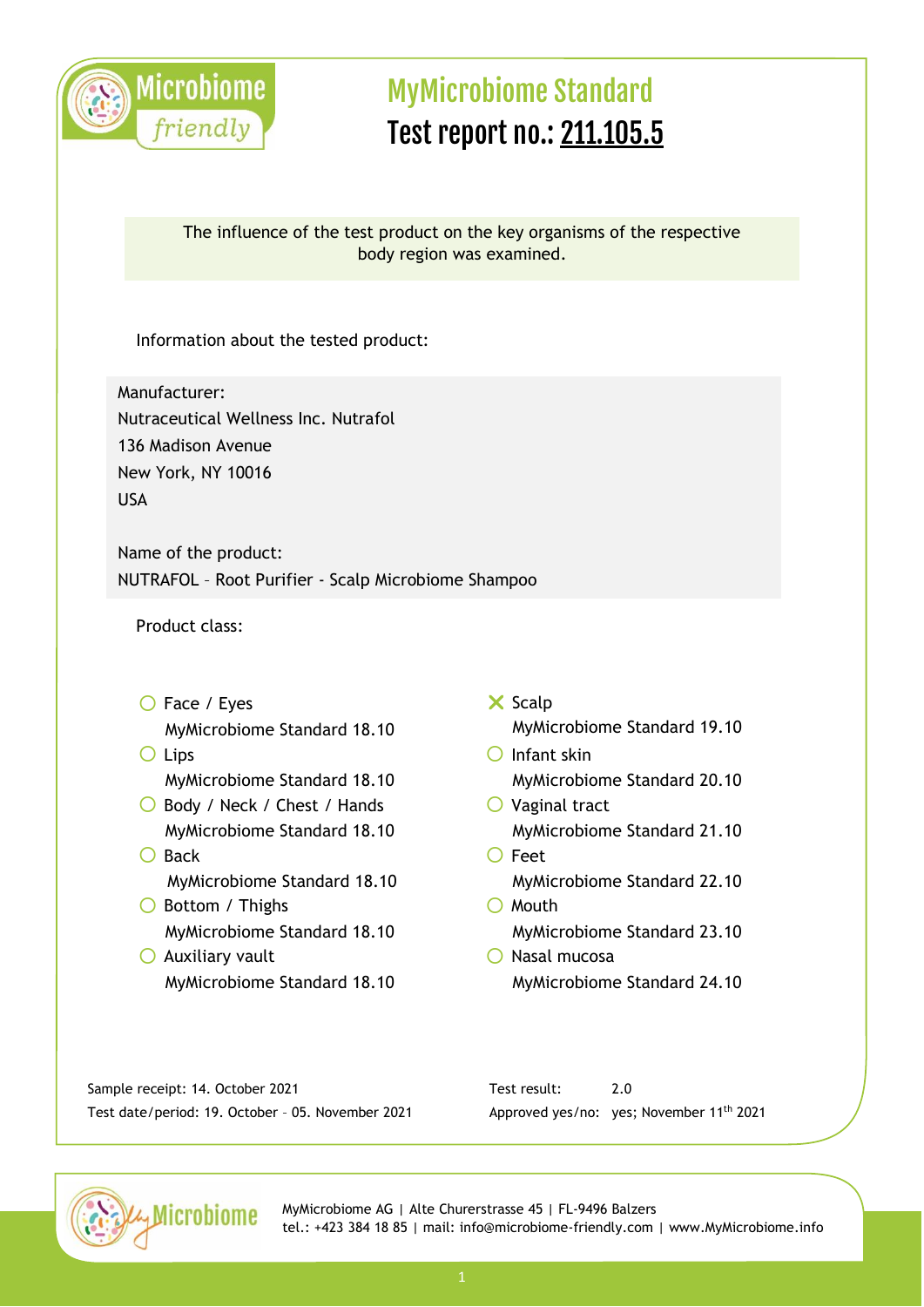

### Test description

The MyMicrobiome Standard evaluates cosmetic and personal care products, that encounter the skin or mucous membrane, in terms of their influence on the microbiome located at a specific body site.

An intact skin microbiome has a fundamental influence on skin health. Products which are to be skin-friendly must also be Microbiome-friendly in order not to unbalance the skin of the user.

The MyMicrobiome Standard evaluates the influence of cosmetic and personal care products on the microbial key players of a specific skin or mucous membrane area. The human microbiome is very individual from person to person.

Each area, however, harbors a characteristic composition of bacteria, viruses and fungi. The test examines the products influence on the key organisms typical for each skin area and thus offers a standardized procedure.

#### Various aspects are examined:

The microbial quality of the product.

### The influence of the product on the natural, healthy skin balance.

The skin-commensal bacterium *Staphylococcus epidermidi*s keeps the skin with antimicrobial peptides (socalled bacteriocins) and pH adjustments healthy and keeps skin-harmful germs such as *Staphylococcus aureus* in check. The product should not disturb this balance between skin-friendly and skin-harmful bacteria. This sensitive balance is investigated in conjunction with the product.

#### The influence of the product on the bacterial diversity of the specific body region.

Each body region is colonized by a certain microbial composition. For a healthy skin it is particularly important to maintain this biodiversity. The influence of the product on the respective microbial mixture is examined in the test. The aim is to find as many key organisms as possible after contact with the product.

### The influence of the product on the growth behavior of the microbes of the specific body region.

In addition to the diversity of the specific microbiome, the growth or number of different key organisms should not be influenced by the product. This is investigated in a skin-product contact model. The key organisms are brought into direct and indirect contact with the product and their growth is observed.

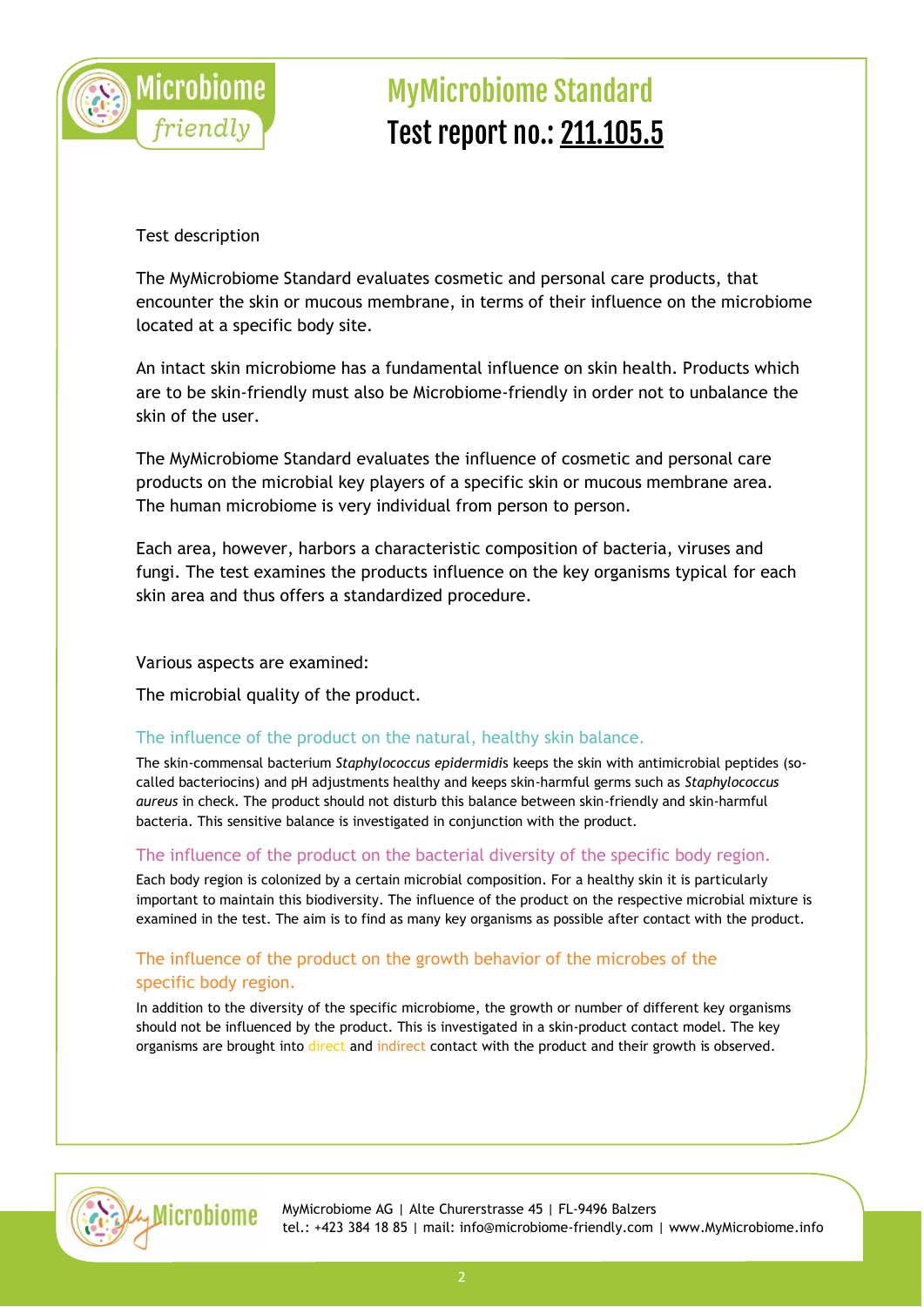

### Results

## The microbial quality of the product.

The prerequisite for the test for microbial friendliness is the microbiological quality of the product. The following table contains the limit values that must be observed.

| <b>Types of organisms</b>                                                                           | Limit values                                                                           |                                                     |  |
|-----------------------------------------------------------------------------------------------------|----------------------------------------------------------------------------------------|-----------------------------------------------------|--|
|                                                                                                     | Products specially designed<br>for children under 3 years,<br>eye area or mucous-skins | Other products                                      |  |
| Total counts mesophilic,<br>aerobic microorganisms<br>(bacteria, yeasts, molds,<br>(TAMC and TYMC)) | $\leq$ 1 x 10 <sup>2</sup> cfu/g or ml <sup>a</sup>                                    | $\leq$ 1 x 10 <sup>3</sup> cfu/g or ml <sup>b</sup> |  |
| Escherichia coli                                                                                    | Not detectable in 1g or 1 ml                                                           | Not detectable in 1g or 1<br>ml                     |  |
| Pseudomonas aeruginosa                                                                              | Not detectable in 1g or 1 ml                                                           | Not detectable in 1g or 1<br>ml                     |  |
| Staphylococcus aureus                                                                               | Not detectable in 1g or 1 ml                                                           | Not detectable in 1g or 1<br>ml                     |  |
| Candida albicans                                                                                    | Not detectable in 1g or 1 ml                                                           | Not detectable in 1g or 1<br>ml                     |  |

**a >200 cfu/g or ml, b >2000 cfu/g or ml**

Results Microbiological quality: Determination of TAMC, TYMC, absence of *E. coli*, *P. aeruginos*a and *S. aureus.*

| <b>Parameter</b>                          | Sample no.: 211.105.5 |
|-------------------------------------------|-----------------------|
| <b>TAMC</b> [cfu/0,1 ml]                  | $< 1,0E+01$           |
| TYMC (incl. Candida albicans) [in 0,1 ml] | negative              |
| Escherichia coli [in 0,1 ml]              | negative              |
| Pseudomonas aeruginosa [in 0,1 ml]        | negative              |
| Staphylococcus aureus [in 0,1 ml]         | negative              |

The microbiological quality of the product according to DIN EN ISO 17516 is fulfilled.

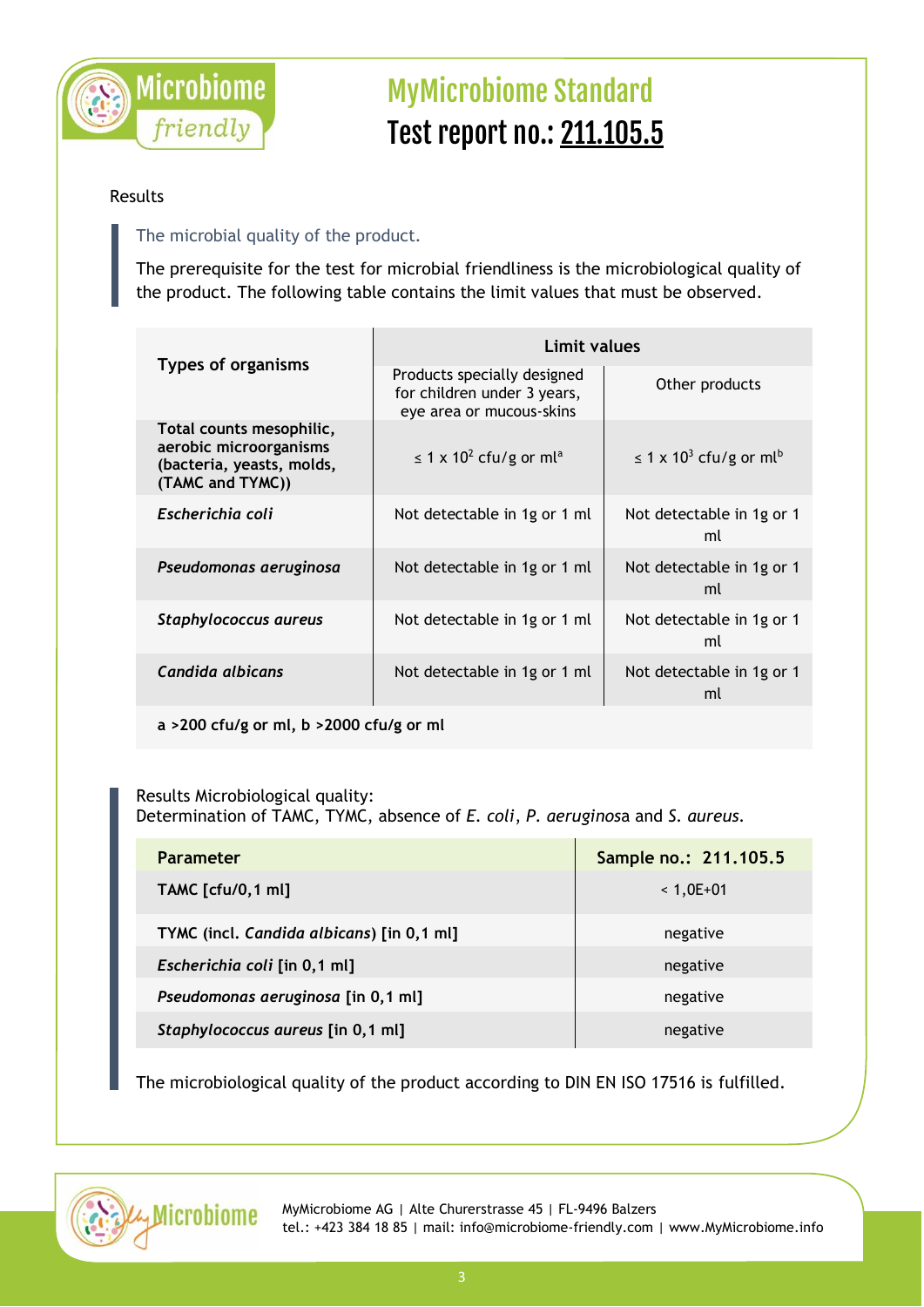

#### Results

The influence of the product on the natural, healthy skin balance.

A co-culture of *S. epidermidis* and *S. aureus* is incubated with the product. The ratio of the two microbes to each other is determined.

Determination of the bacterial count at time  $t = 15$  min.



|         | cfu/ml         |             | Ratio Product/ | Grade |
|---------|----------------|-------------|----------------|-------|
|         | S. epidermidis | S. aureus   | Control        |       |
| Control | $5.8E + 02$    | $1.4E + 02$ | 2.9            | 1.0   |
| Product | $1.6E + 02$    | $1.3E + 01$ |                |       |

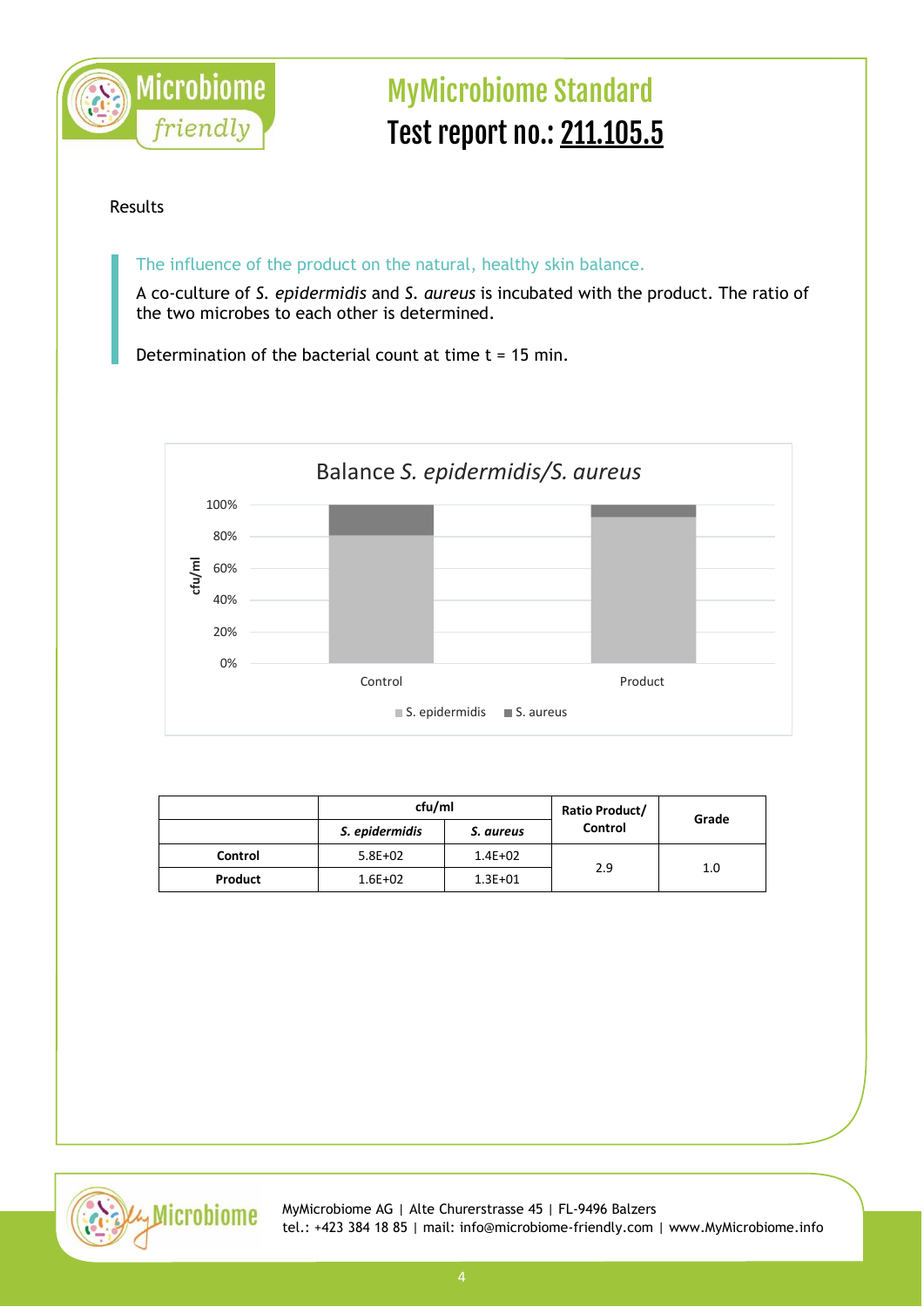

### Results – SCALP -

The influence of the product on the microbial diversity of the specific body region.

A co-culture of key organisms of the specific body region is incubated with the product for 15 min. The ratio of the bacteria compared to the control (PBS) is determined.



|                    | $t =$   | 15 min      |               |
|--------------------|---------|-------------|---------------|
| <b>Key-Microbe</b> | cfu/ml  |             | <b>Rating</b> |
| M. globosa         | Control | $7.4E + 03$ | 3             |
|                    | Product | $2.2E + 03$ |               |
| M. furfur          | Control | $1.3E + 03$ | 3             |
|                    | Product | $1.2E + 02$ |               |
| P. acnes           | Control | $3.9E + 03$ | 3             |
|                    | Product | $0.0E + 00$ |               |
| S. epidermidis     | Control | $9.9E + 02$ | 3             |
|                    | Product | $3.0E + 01$ |               |
| Overall rating:    |         | 3.0         |               |

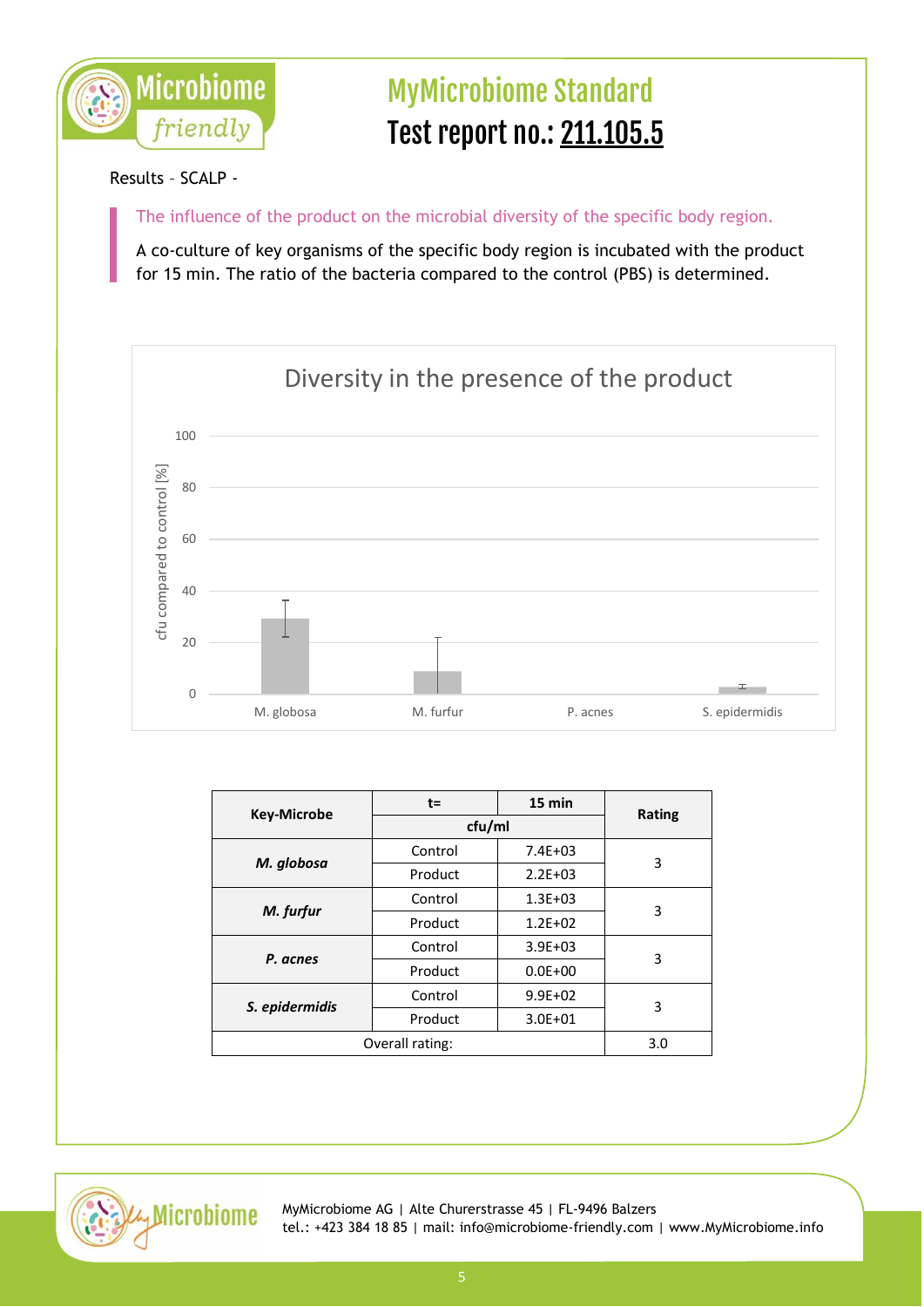

### Results – SCALP -

The influence of the product on the growth behavior of the microbes of the specific body region – directly.

The influence of the product on the growth of each individual microbe of the key organisms of the specific body region is investigated and put in relation to the control (PBS). Product contact with the microorganisms is directly.



| <b>Key-Microbe</b> | cfu /Plate |        | <b>Rating</b> |
|--------------------|------------|--------|---------------|
| M. globosa         | Control    | 1322.7 | 2             |
|                    | Product    | 970.7  |               |
| M. furfur          | Control    | 768.0  | 1             |
|                    | Product    | 754.7  |               |
| P. acnes           | Control    | 1240.0 | $\mathcal{P}$ |
|                    | Product    | 968.0  |               |
| S. epidermidis     | Control    | 785.3  | 2             |
|                    | Product    | 708.0  |               |
| Overall rating:    |            | 1.8    |               |

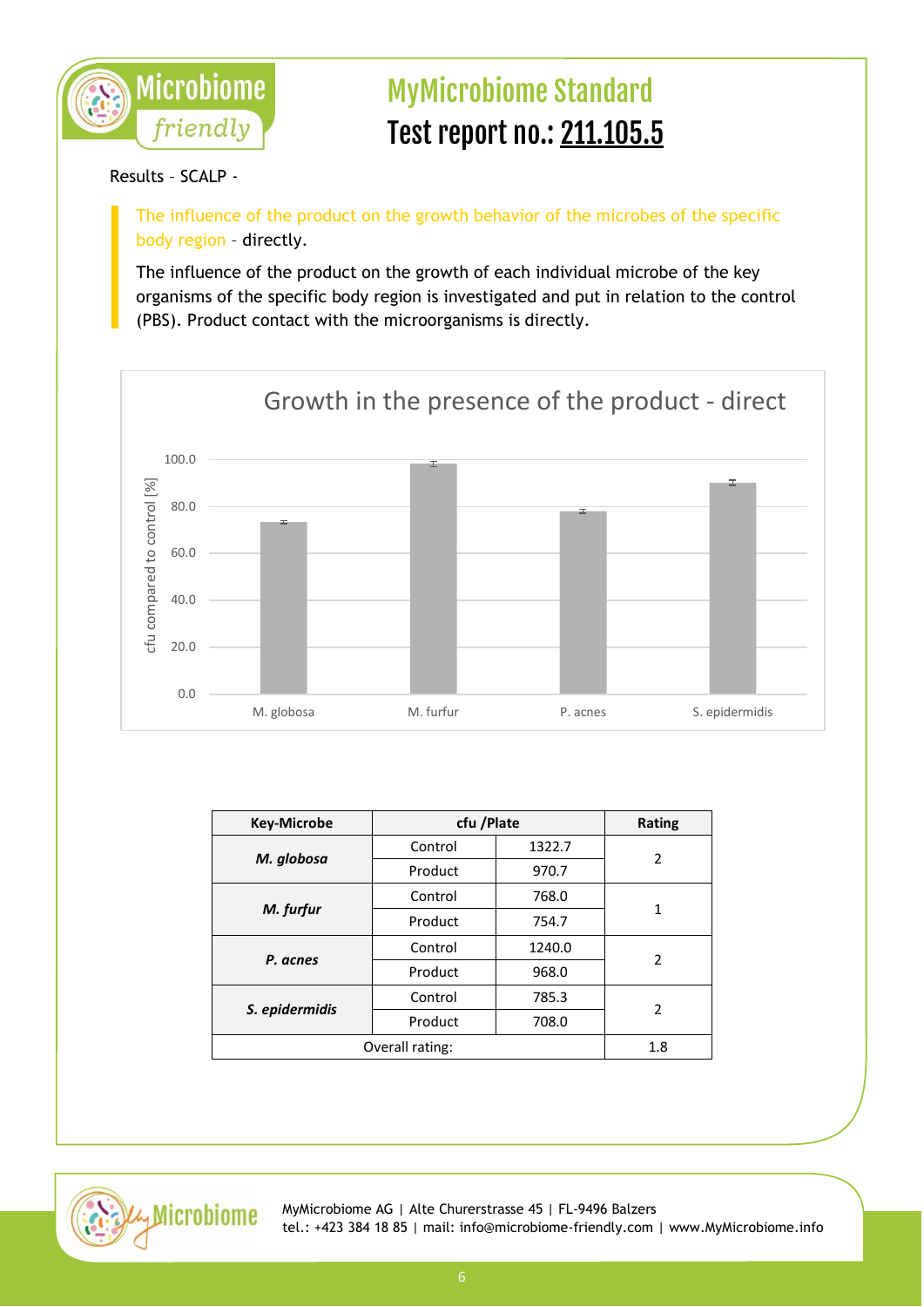

### Results – SCALP -

The influence of the product on the growth behavior of the microbes of the specific body region – indirectly.

The influence of the product on the growth of each individual microbe of the key organisms of the specific body region is investigated and put in relation to the control (PBS). The product contact to the microorganisms is indirect.



| <b>Key-Microbe</b> | cfu /Plate |        | <b>Rating</b>  |
|--------------------|------------|--------|----------------|
| M. globosa         | Control    | 1340.0 | 2              |
|                    | Product    | 1052.0 |                |
| M. furfur          | Control    | 764.0  | 1              |
|                    | Product    | 760.0  |                |
| P. acnes           | Control    | 1258.7 | $\overline{2}$ |
|                    | Product    | 960.0  |                |
| S. epidermidis     | Control    | 788.0  | 1              |
|                    | Product    | 768.0  |                |
| Overall rating:    |            | 1.5    |                |